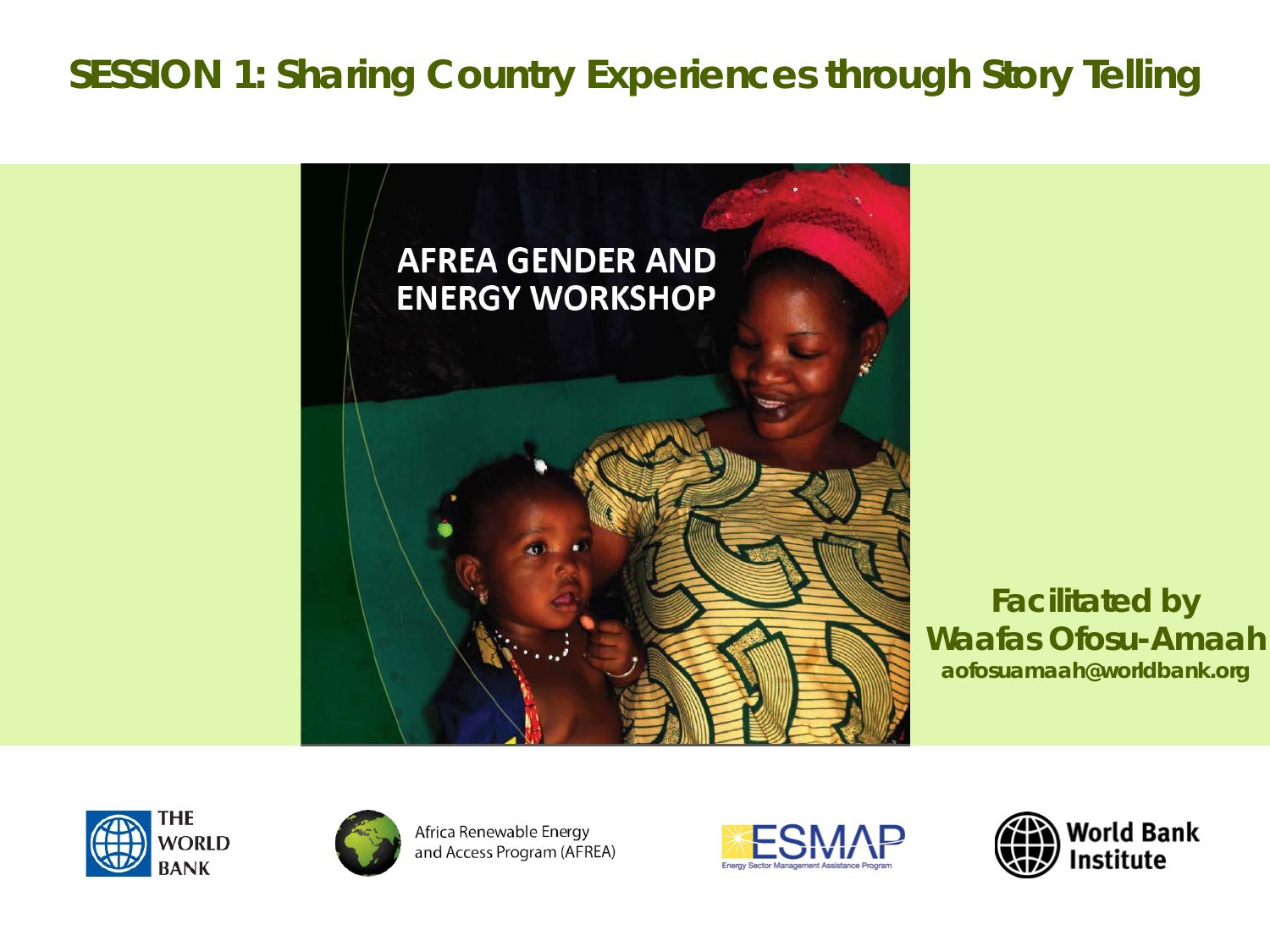#### **SESSION 1**

### **Different types of KE activities**

**Presentation Activities** 













Demonstration

**Expert Panel** 

**Lightning Talks** 

**Poster Session** 

Report

Storytelling

**Discussion Activities** 











**Ancedote Circle** 

**Brainstorming** 

**Buzz Session** 

E-Discussion

Knowledge Cafe

**Peer Assist** 

**Experiential Activities** 

















**Action Planning** 

**Book Sprint** 

**Field Visit** 

Fishbowl

**Role Play** 

Secondment

**Simulation** 

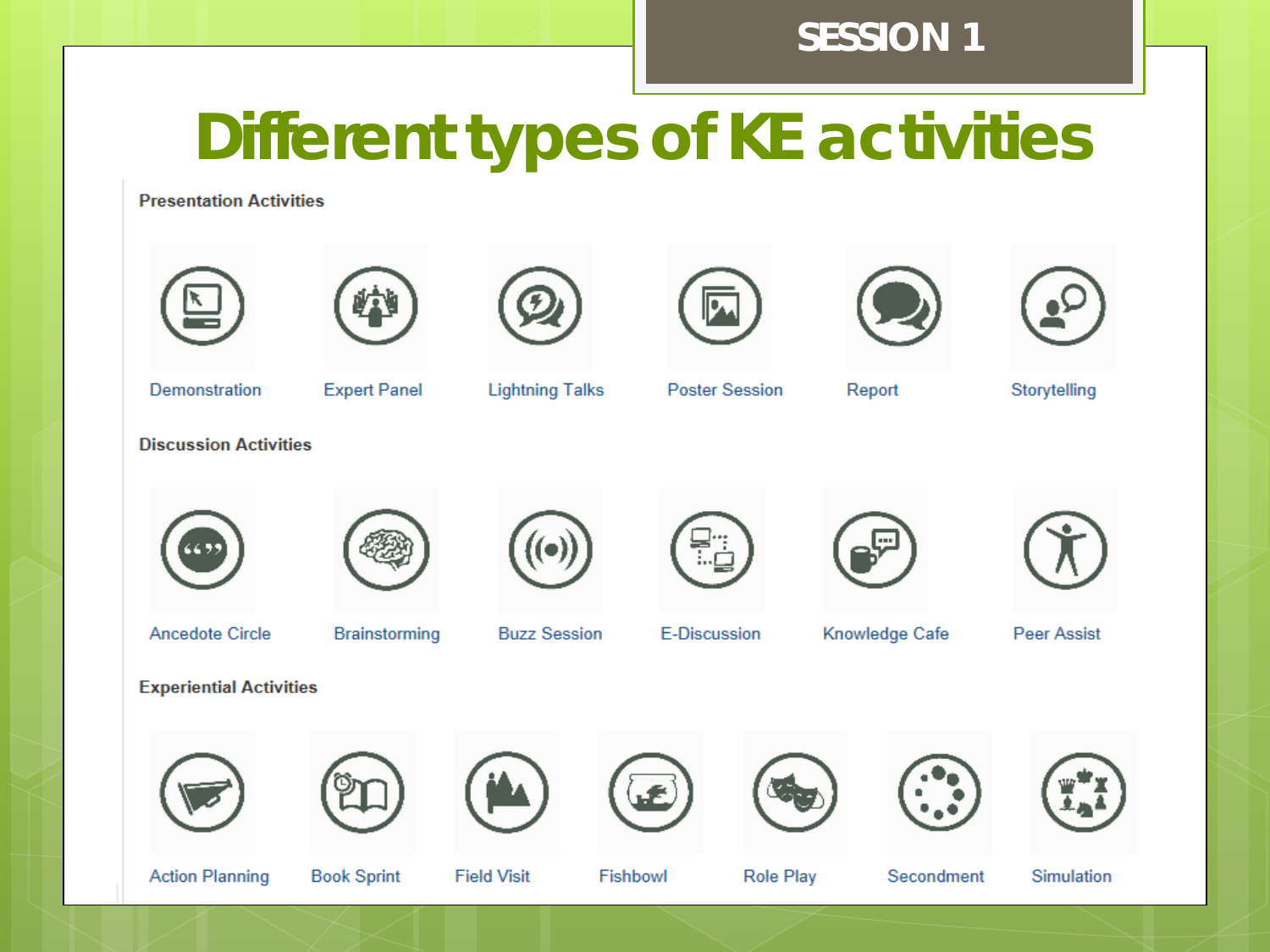# **What is storytelling?**

- An important tool for knowledge exchange.
- **o** Knowledge exchange is an important objective of this workshop.
- **o** Knowledge exchange can be used as part of the change/reform process (gender mainstreaming IS a change process)
- **o** Story telling involves using innovative ways to share information about our work so that it has more lasting impact.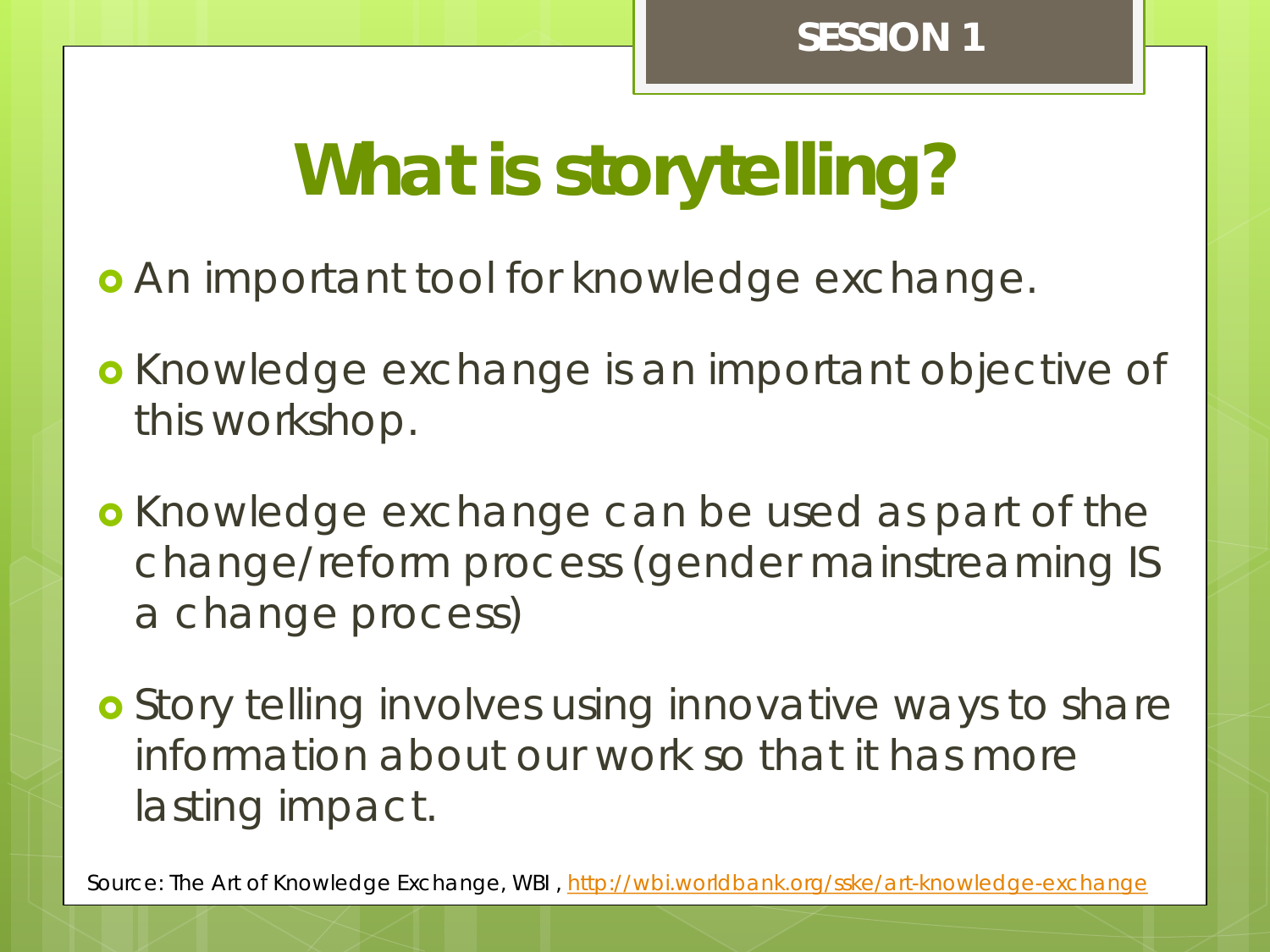# **Why use story telling?**

- **o** To share & capture tacit knowledge, especially on an emerging issue.
- o To support deeper understanding of a complex topic
- **o** Draw and focus attention on a special topic.
- **o** Enables you to do things more creatively and bring a human touch to your experiences.
- **o** Helps your audience to retain and remember more than 20% of what you tell them, because………..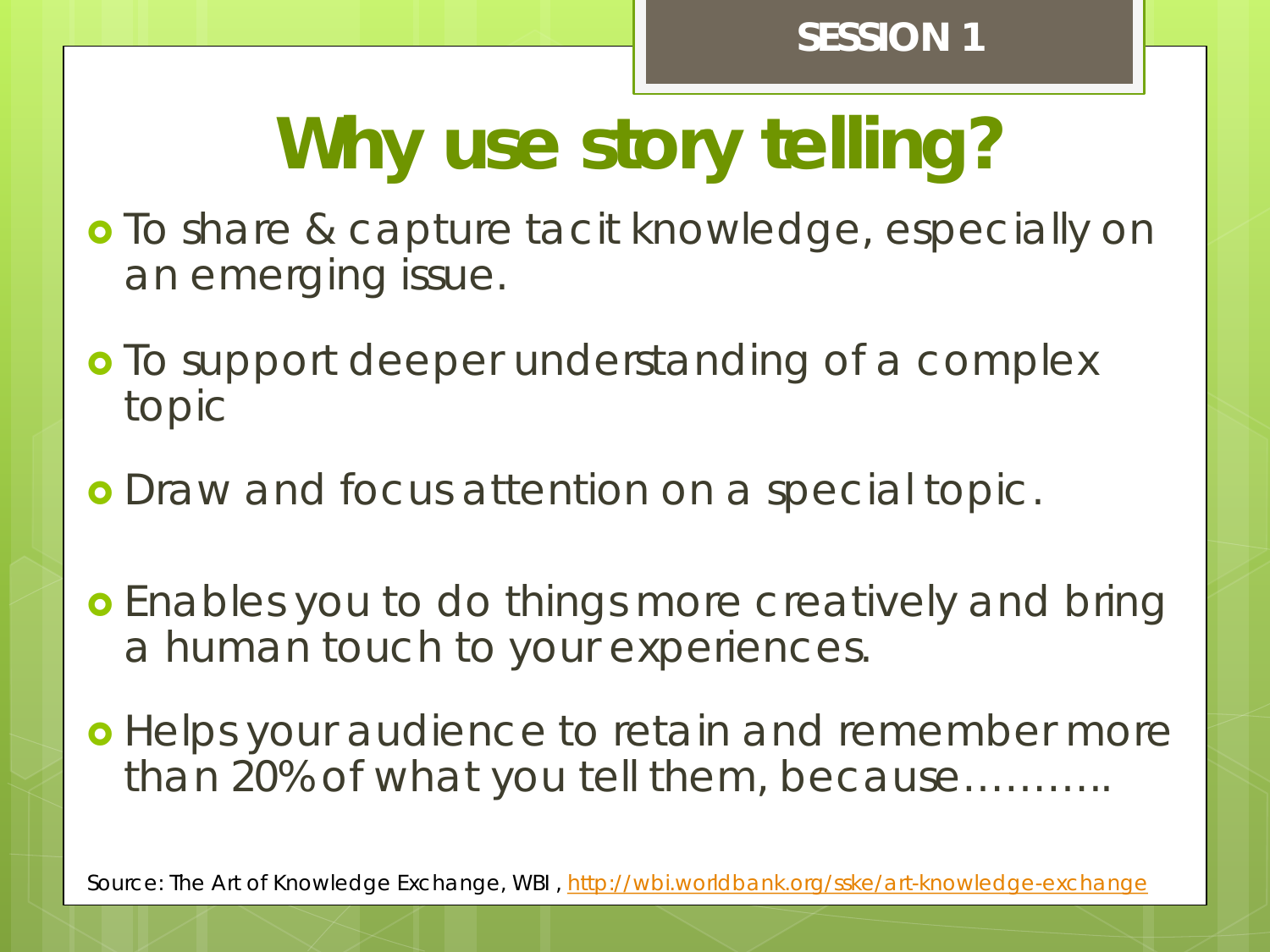#### **SESSION 1**

### **"The Forgetting Curve"**

### **Our memory's is limited "The Forgetting Curve"**



- **o** What: People forget and they forget fast
- **Why:** There is a distinction between short and long-term memory
- **o** So? Successful learning has to push knowledge from short to long-term memory to be successful.
- **How:** This is where "packaging", practice, reinforcement, and bite-sizing come in.

Source: Donald Clark, Plan B, http://donaldclarkplanb.blogspot.com/search?q=Ebbinghaus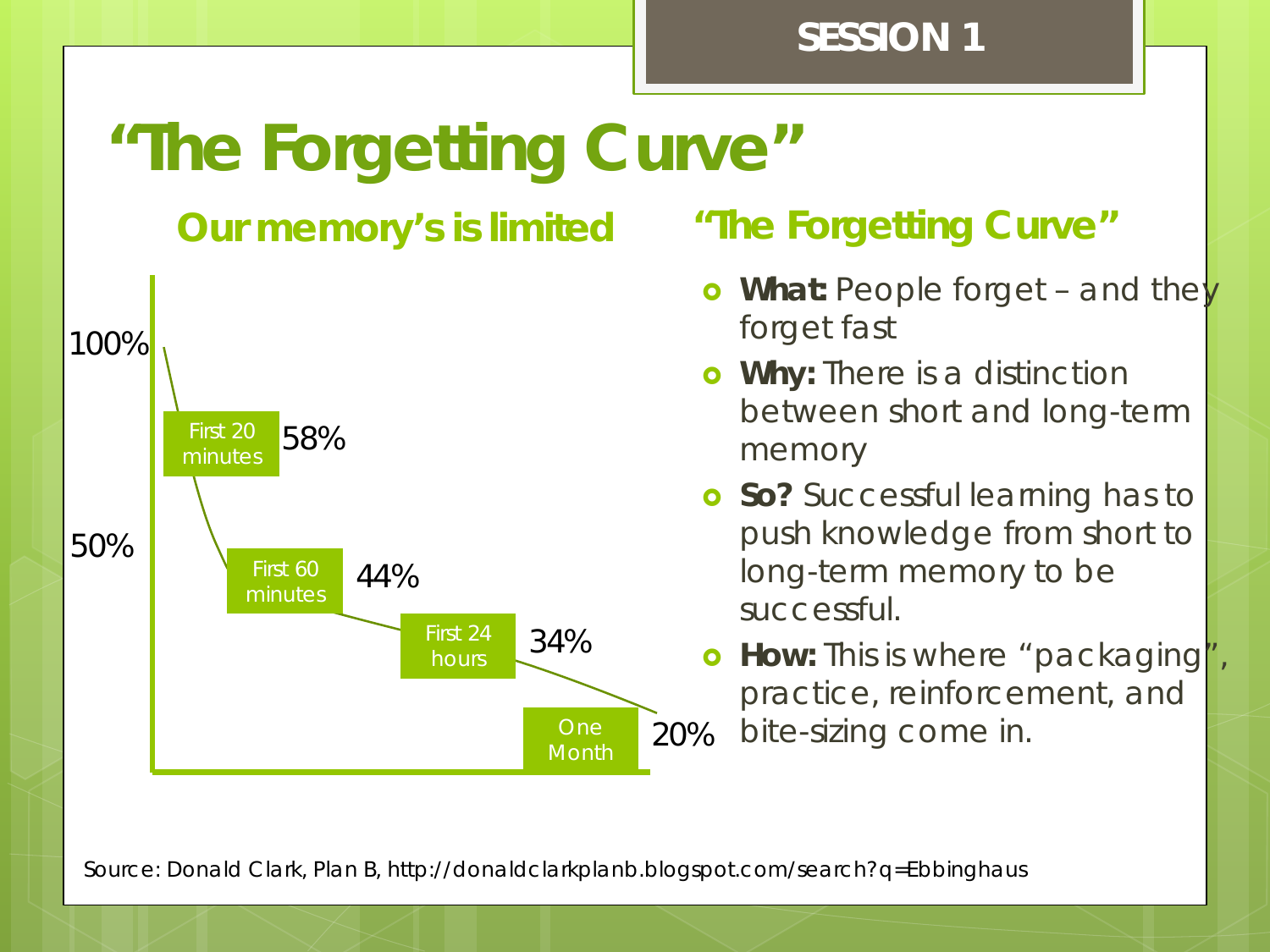**SESSION 1**

## An effective story

#### causes your brain to light up

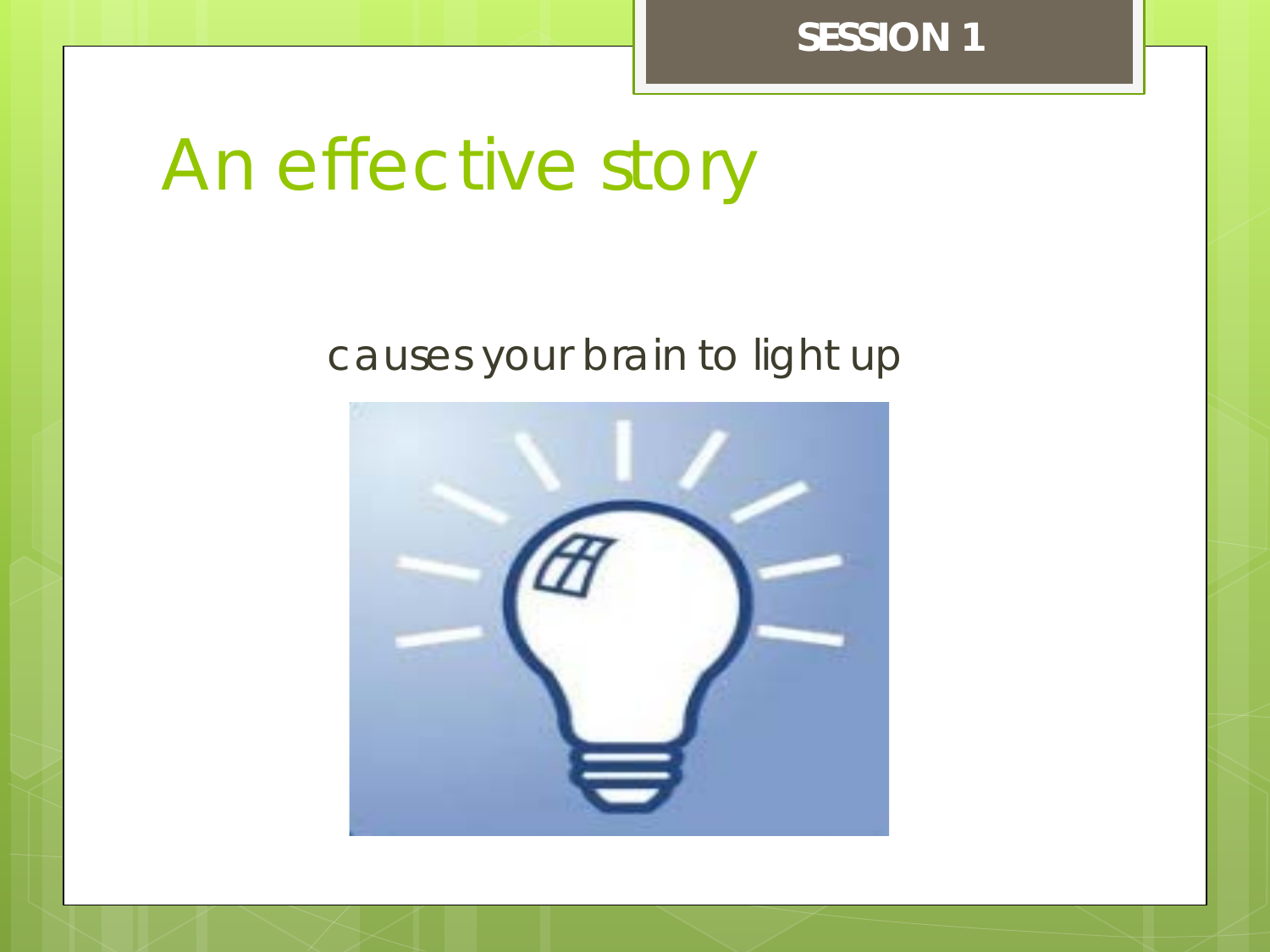### Tips for Developing an effective story

- Use visual hooks when to capture the audience's attention.
- Create a solid narrative, with beginning, middle, and end. Keep in mind that the beginning and the end are critical -- they are what tend to stay with the audience.
- o Use true stories and keep the story simple so that you don't overwhelm the audience. Who were the people? What was at stake?
- o Make sure key message or inspiration for action comes through.
- **o** Resolution: What happened/changed? Ending should be in about 2 to three sentences.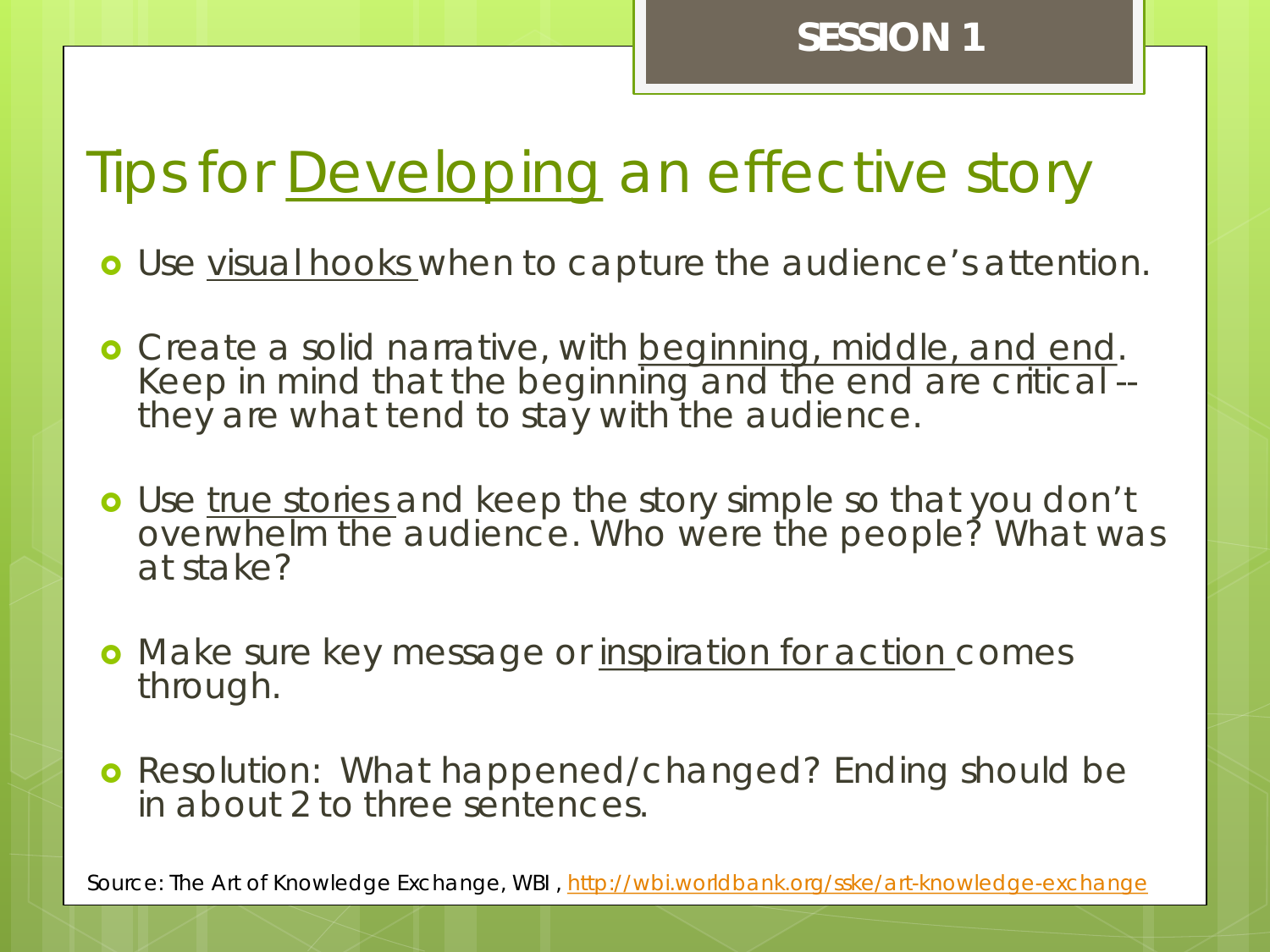### Tips for Sharing an effective story

- **o** Strong opening! Strong ending! Remember your first and last lines. Build up a momentum. Be authentic.
- **o** Speak it out loud. Things that look fabulous on your Powerpoint do not come out naturally when you speak!
- **o** Time yourself. If you can, read it to your colleagues.
- **o** Connect with your audience You have that advantage of knowing the details.
- **o** Take us (your audience) on a journey about your gender mainstreaming process.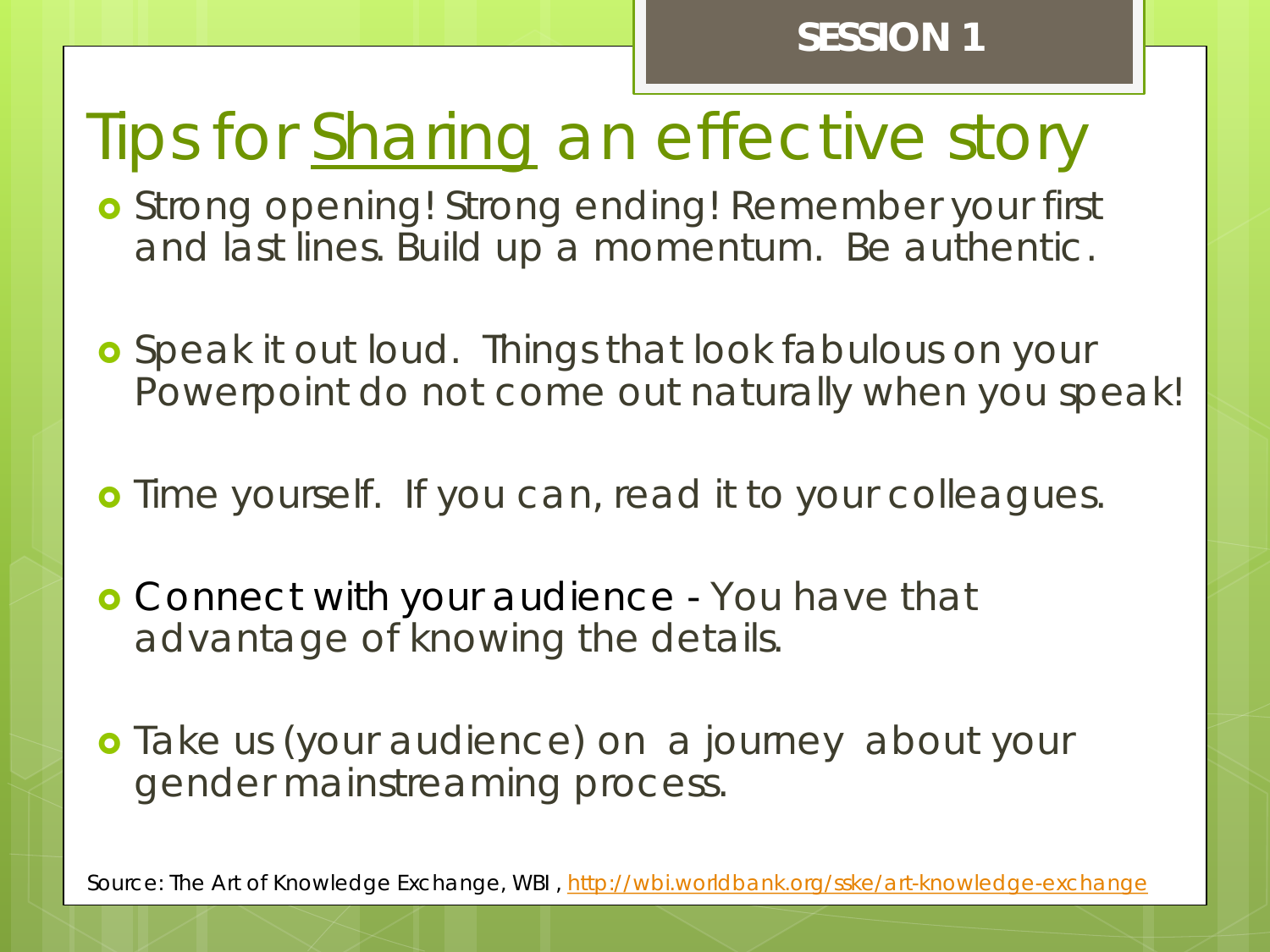#### **Session 1**

### **Gender Mainstreaming Process**

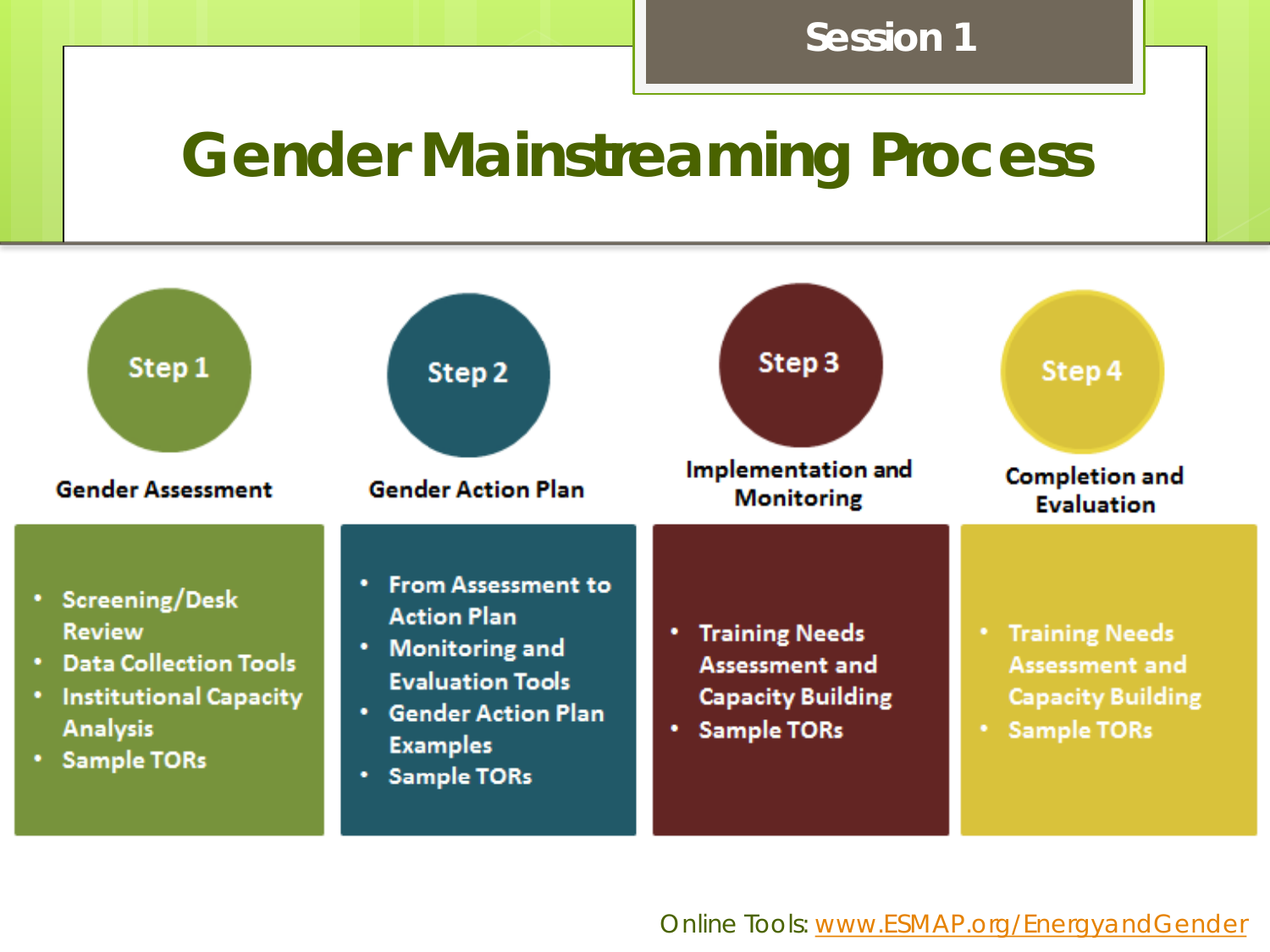### **Group work to prepare your stories**

- **o** You have already prepared your stories by filling in the country templates.
- Your country presentations focus on the different steps in the gender mainstreaming process.
- **o** The purpose of the group work is to select which step you want to focus your story on, and then use the "tips" to make it even more compelling!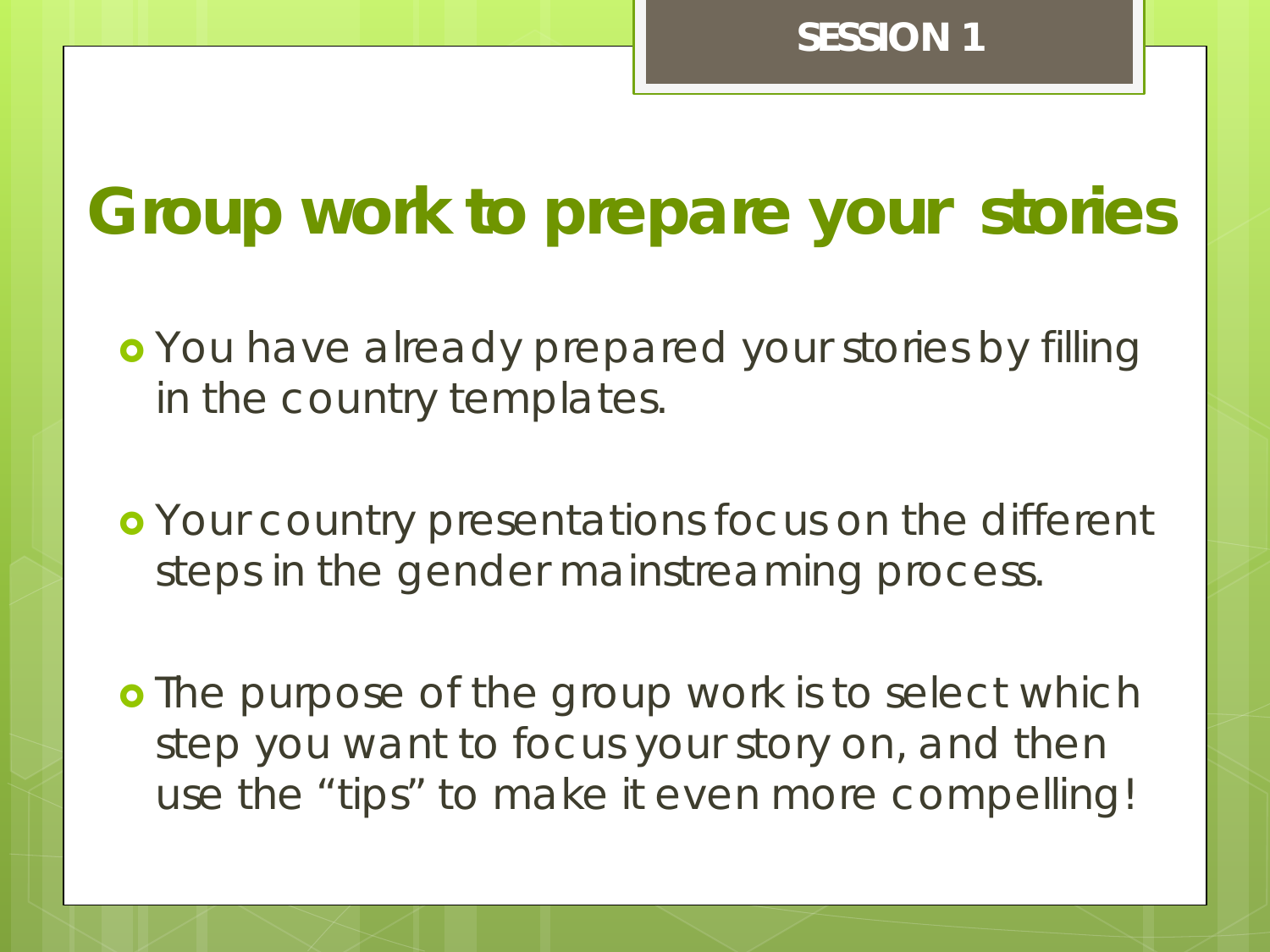**Capacity Building and Exchange Workshop** Dakar, Senegal | April 7-9th 2014

Africa Renewable Energy & Access **Gender and Energy Program** 

**COUNTRY XXX PRESENTATION** 





ica Renewable Energy cess Program (APREA)



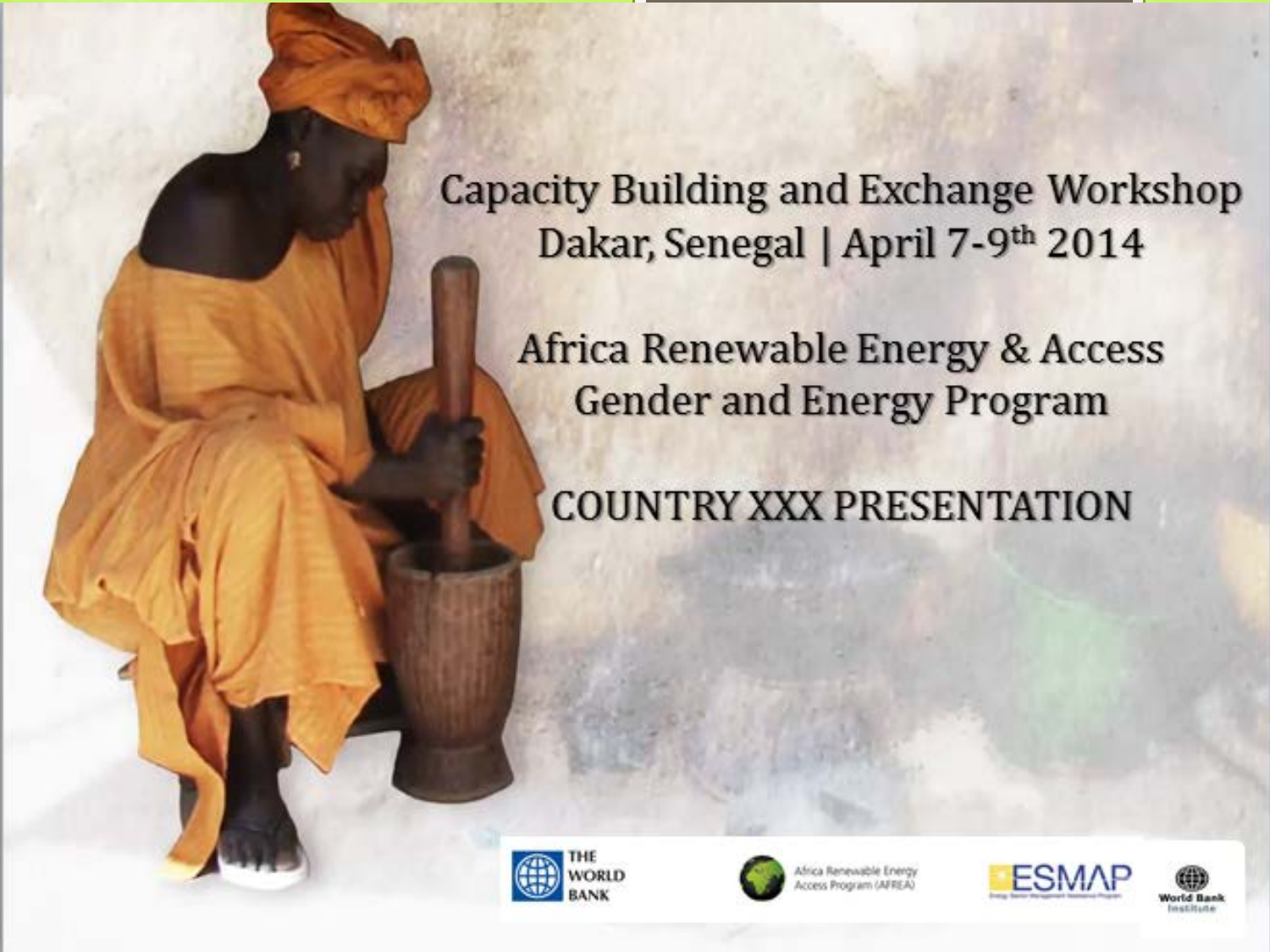# [Country] Dashboard [Organization, Name, Role]

| Issue                      | Fact                                                                                                                       |
|----------------------------|----------------------------------------------------------------------------------------------------------------------------|
| Population                 | e.g., Total; Density; Urban/Rural?                                                                                         |
| Geography                  | e.g., Landlocked? Coastal? Forest? Savannah?                                                                               |
| Key Development Challenges | e.g., Infrastructure? Health? Governance?                                                                                  |
| <b>Energy Scenario</b>     | e.g., Generation (Hydro? Solar?), Access Challenges? Spatial Aspects, e.g.,<br>Rural-Urban Divide in Energy Access Issues? |
| Social and Gender Issues   | e.g., Poverty and Inequality (Labor, Access, Participation)? Gender Based<br>Violence? Ethnic Minorities?                  |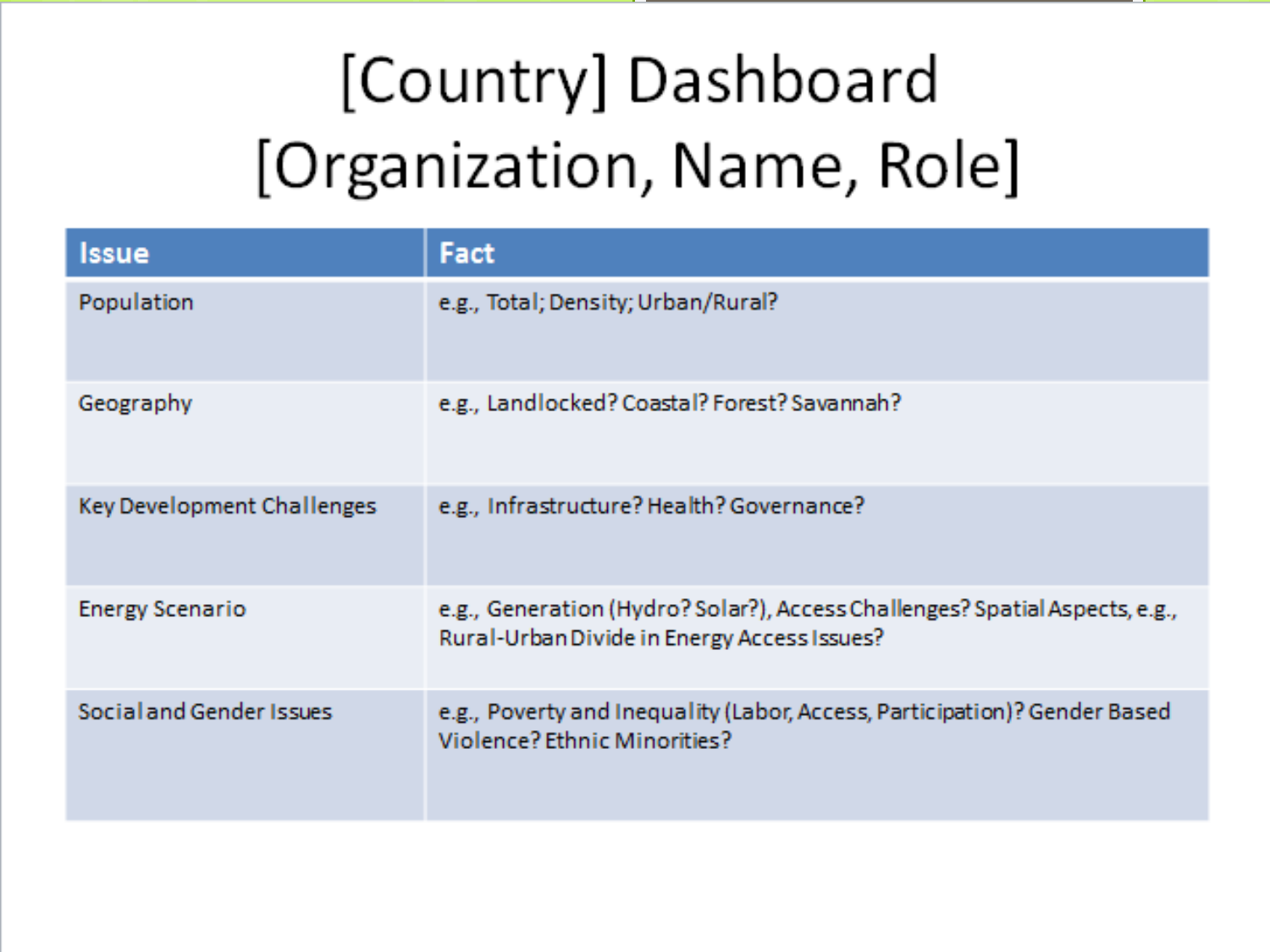# [Country] Program Update

| <b>Action</b>                   | <b>Status</b>                                                                                                                      |
|---------------------------------|------------------------------------------------------------------------------------------------------------------------------------|
| <b>Gender Assessment</b>        | e.g., Scoping, surveys conducted? Analysis complete? Years?<br>Timeline? Findings presented to government? Carried out by<br>whom? |
| <b>Gender Action Plan</b>       | e.g., Developed? Funded? Under implementation? Partners?                                                                           |
| Implementation<br>Arrangements  | e.g., Gender desk? Gender focal person? Partners, NGOs?<br>Gender team and technical energy team interactions?                     |
| Monitoring and Evaluation       | e.g., System used? Key gender-relevant indicators being<br>tracked? Staffing? Progress?                                            |
| <b>Completion and Reporting</b> | e.g., Outcomes? Impacts? Key Findings? Next Steps?                                                                                 |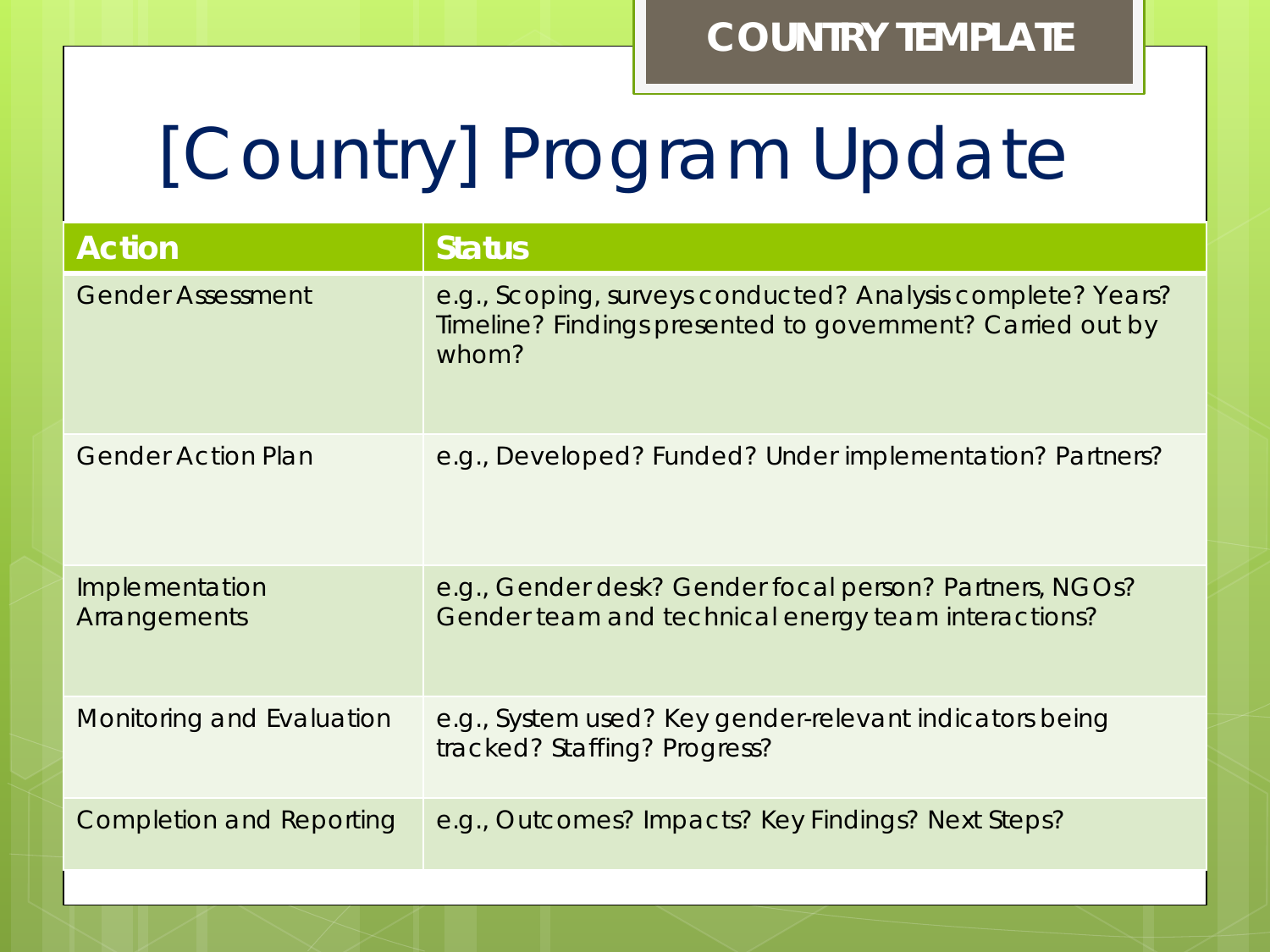### What worked well/ Not so well

**Worked (or is working)** 

**Not working so well**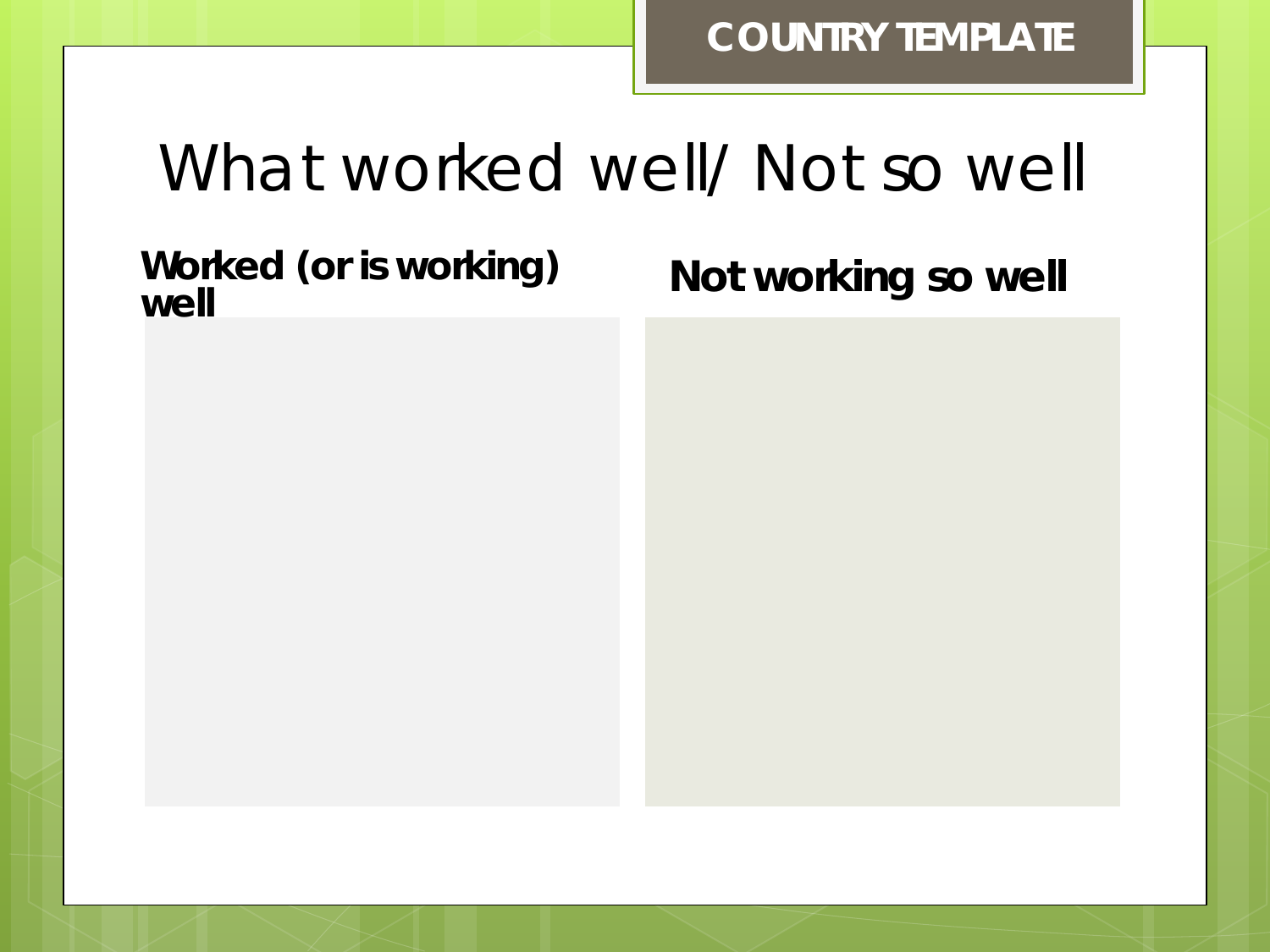### 3 Lessons Learned

 *Please list 3 lessons learned from integrating gender into energy programs in your country*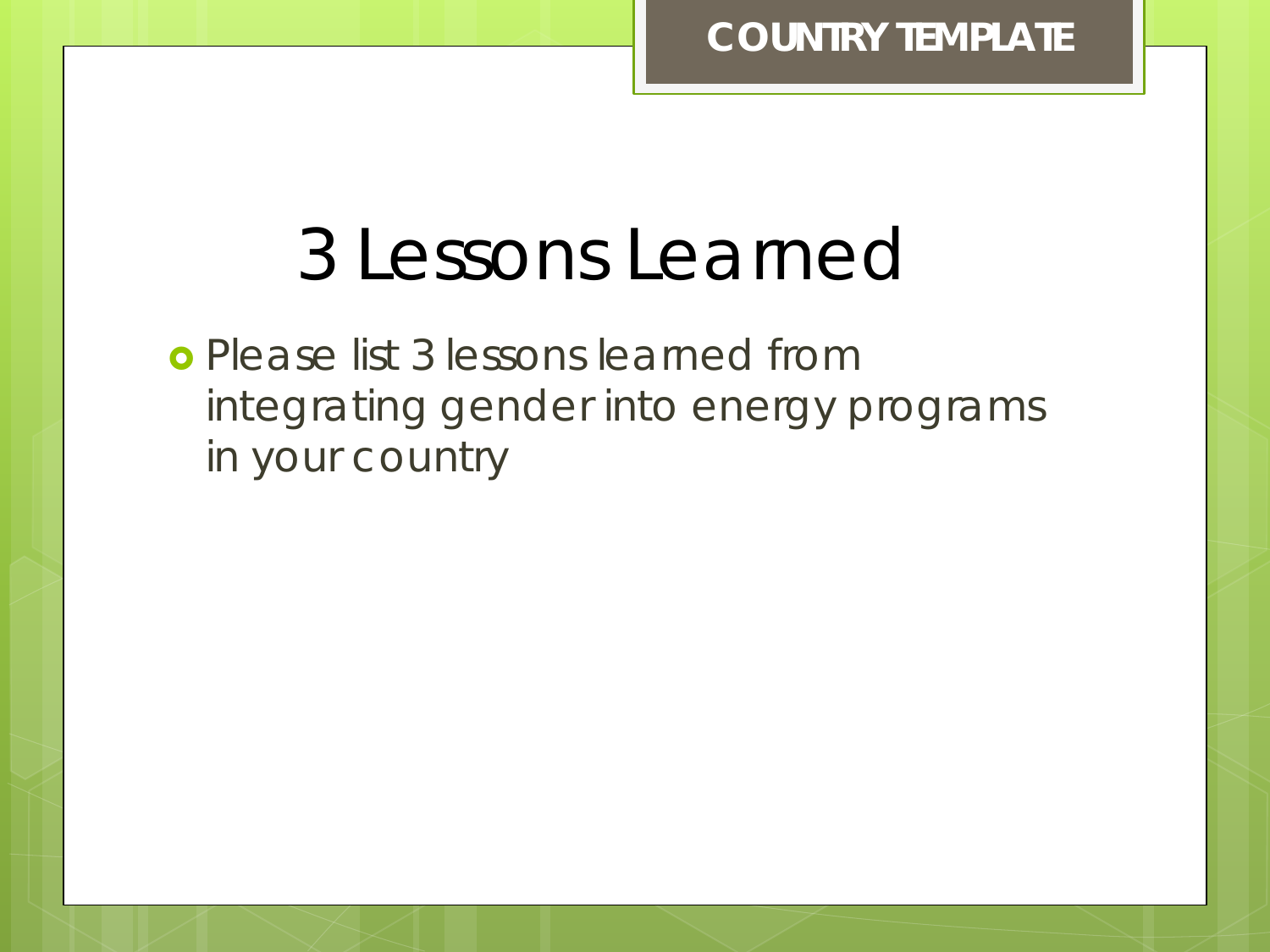### What Guidance Do You Need?

 *Please list 3 main areas for guidance that your program needs to move forward.*